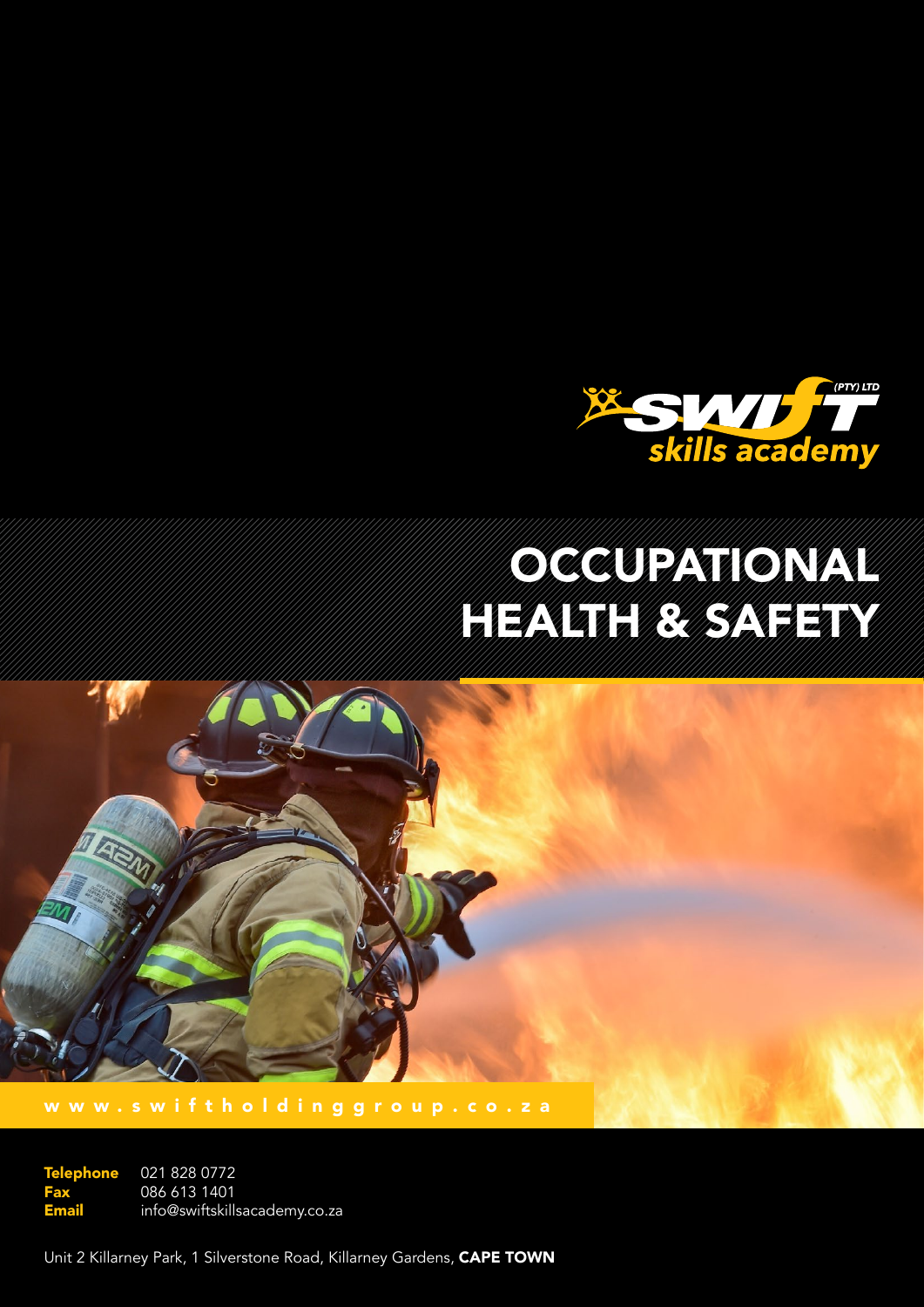### **OCCUPATIONAL HEALTH AND SAFETY WEIGHT AND SAFETY**

However, many businesses often lack the full knowledge and understanding of their legal responsibilities in this area or are unsure where to begin when it comes to implementing workplace safety measures..

Our fully accredited occupational health and safety training provide management and staff with an in-depth training and skills to ensure awareness with the necessary training

There is a rise in demand of health and safety skills in the workplace. Negligence of these laws can not only lead to serious impacts in the workplace, but also have severe financial implications on the company.

Occupational health and safety (OHS), or also known as workplace health and safety (WHS), is an area concerned with the safety, health and welfare of people engaged in work or employment.

The goals of occupational health and safety programs include:

- fostering a safe and healthy work environment
- protect employers, co-workers, family members, customers, and many others who might be affected by the workplace environment.

The term "occupational health and safety" is referred to as occupational health and occupational as well as non-occupational safety, thus includes safety inside as well as outside of work.

Considering common law jurisdictions, occupational health and safety are important for obvious reasons such as moral, legal and financial. This said, employers have a common law duty (reflecting an underlying moral obligation) to take safety precautions to ensure the wellbeing of their employees.

Statute law may build upon this to introduce and impose additional specific duties and create authoritative government bodies to regulate workplace safety issues - details of this will vary from jurisdiction to jurisdiction. With occupational health and safety in place, it may lead to fewer employee injuries and reduced illness related costs, such as medical care, sick leave and disability benefit costs.



The aim of this program is to provide delegates with the basic theoretical knowledge and practical skills that will allow them to sustain the life of an ill or injured person until such time professional assistance becomes available.

Candidates will be taught how to approach an emergency scene and to conduct patient management in a methodical manner, using nothing more than proven techniques and whatever materials that are available at that point in time.

Level 1, 2 and 3



When faced with extraordinary situations, anything can happen. With proper training and education, the ability to make the right decisions in these extraordinary situations is essential.

Legislation requires that 1 in 50 people per company, or two per building, should be trained in basic firefighting.

The best method of stopping a fire is to prevent it. The actions taken to control a fire during the first few minutes will determine whether it can be contained or not, therefore it is important to be professionally trained and adequately prepared.



A safe working environment boosts employee morale, which ultimately increases productivity, efficiency and profit margins, as employees feel they can make a difference.

At Swift Skills Academy we equip candidates with the knowledge of personal safety and their responsibility towards it.

### Value your employees. Put safety first.